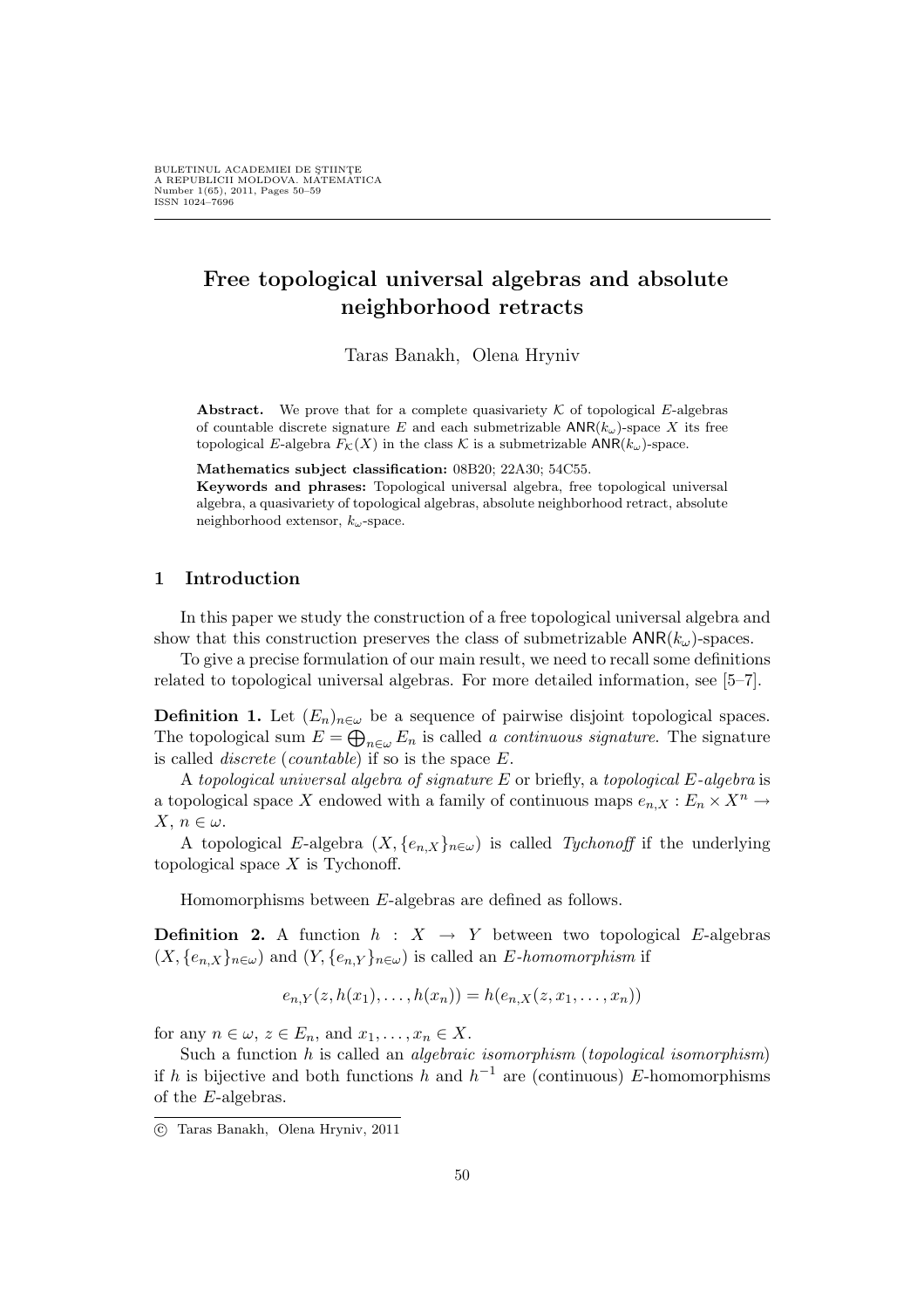Next, we define some operations over E-algebras.

**Definition 3.** For topological E-algebras  $X_{\alpha}$ ,  $\alpha \in A$ , the Tychonoff product  $X = \prod_{\alpha \in A} X_{\alpha}$  is a topological E-algebra endowed with the structure mappings

$$
e_{n,X}(z,x_1,\ldots,x_n) = (e_{n,X_\alpha}(z,\mathrm{pr}_\alpha(x_1),\ldots,\mathrm{pr}_\alpha(x_n)))_{\alpha\in A}
$$

where  $n \in \omega$ ,  $z \in E_n$ ,  $x_1, \ldots, x_n \in X$ , and  $\text{pr}_\alpha$ :  $\overline{ }$  $_{\alpha\in A}X_{\alpha} \to X_{\alpha}$  is the  $\alpha$ -coordinate projection.

**Definition 4.** A subset  $A \subset X$  of a topological E-algebra  $(X, \{e_n\}_{n\in\omega})$  is called a subalgebra if  $e_n(E_n \times A^n) \subset A$  for all  $n \in \omega$ .

Since for any subalgebras  $A_i \subset X$ ,  $i \in \mathcal{I}$ , of a topological E-algebra X the intersection  $A = \bigcap_{i \in \mathcal{I}} A_i$  is a subalgebra of X, for each subset  $Z \subset X$  there is a minimal subalgebra  $\langle Z \rangle$  of X that contains Z. This is the subalgebra generated by the set Z. The structure of this subalgebra  $\langle Z \rangle$  can be described as follows.

Given a subset  $L \subset E$  and a subset Z of a topological E-algebra  $(X, \{e_n\}_{n \in \omega}),$ let

$$
\langle Z \rangle_{0}^{L} = Z,
$$
  
\n
$$
\langle Z \rangle_{n+1}^{L} = \langle Z \rangle_{n}^{L} \cup \bigcup_{k \in \omega} e_{k,X} \big( (E_{k} \cap L) \times (\langle Z \rangle_{n}^{L})^{k} \big) \text{ for } n \in \omega, \text{ and}
$$
  
\n
$$
\langle Z \rangle_{\omega}^{L} = \bigcup_{n \in \omega} \langle Z \rangle_{n}^{L}.
$$

By induction, one can check that for compact subspaces  $L \subset E$  and  $Z \subset X$  the subset  $\langle Z \rangle_n^L$  of X is compact for every  $n \in \omega$ . Consequently,  $\langle Z \rangle_\omega^L$  is a  $\sigma$ -compact subset of X. S

Writing the signature E and the space Z as the unions  $E =$ Vriting the signature E and the space Z as the unions  $E = \bigcup_{n \in \omega} L_n$  and  $Z = \bigcup_{n \in \omega} Z_n$  of non-decreasing sequences of subsets, we see that

$$
\langle Z \rangle = \bigcup_{n \in \omega} \langle Z_n \rangle_n^{L_n}
$$

is the subalgebra of X, generated by Z. If the spaces  $Z_n$  and  $L_n$ ,  $n \in \omega$ , are compact (finite), then each subset  $\langle Z_n \rangle_n^{L_n}$ ,  $n \in \omega$ , of X is compact (finite) and hence the algebraic hull  $\langle Z \rangle$  of Z in X is  $\sigma$ -compact (at most countable).

**Definition 5.** A class  $K$  of topological E-algebras is called a *complete quasivariety* if

- 1) for each topological E-algebra  $X \in \mathcal{K}$ , each E-subalgebra of X belongs to the class  $K$ ;
- 2) for any topological E-algebras  $X_{\alpha} \in \mathcal{K}$ ,  $\alpha \in A$ , their Tychonoff product  $\prod_{\alpha \in A} X_{\alpha}$  belongs to the class  $\mathcal{K};$
- 3) a Tychonoff E-algebra belongs to  $K$  if it is algebraically isomorphic to a topological E-algebra  $Y \in \mathcal{K}$ .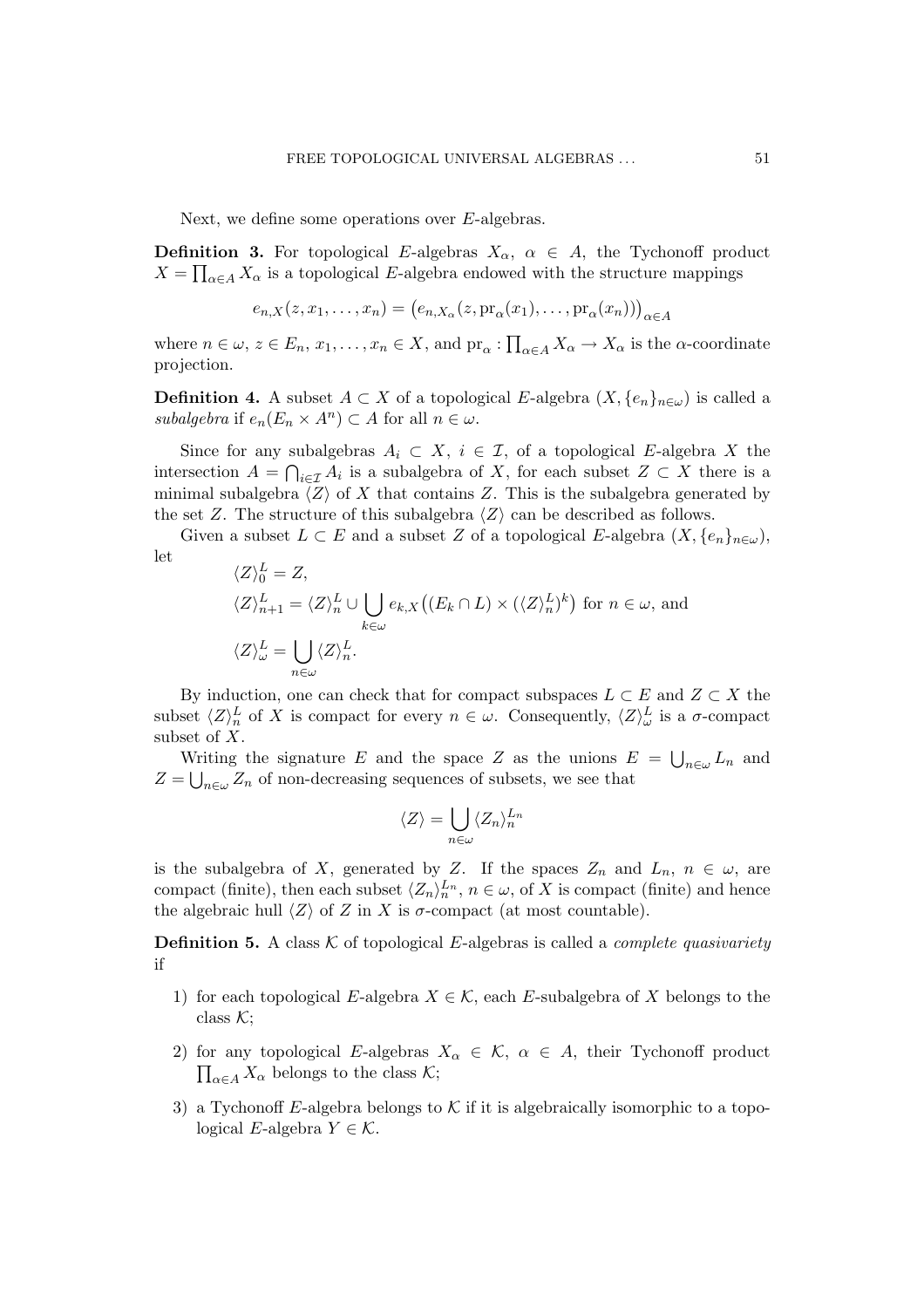A complete quasivariety K is non-trivial if it contains a topological E-algebra X that contains more than one point.

Finally, we recall the notion of a free topological E-algebra.

**Definition 6.** Let K be a complete quasivariety of topological E-algebras. A free topological E-algebra in K over a topological space X is a pair  $(F_K(X), \eta)$  consisting of a topological E-algebra  $F_{\mathcal{K}}(X) \in \mathcal{K}$  and a continuous map  $\eta: X \to F_{\mathcal{K}}(X)$  such that for any continuous map  $f: X \to Y$  to a topological E-algebra  $Y \in \mathcal{K}$  there is a unique continuous E-homomorphism  $h : F_{\mathcal{K}}(X) \to Y$  such that  $f = h \circ \eta$ .

The construction  $F_K(X)$  of a free topological E-algebra has been intensively studied by M. M. Choban [6,7]. In particular, he proved that for each complete quasivariety K of topological E-algebras and any topological space X a free topological E-algebra  $(F_K(X), \eta)$  exists and is unique up to a topological isomorphism. Also he proved the following important result, see [6, 2.4]:

**Theorem 1** (Choban). If  $K$  is a non-trivial complete quasivariety of topological E-algebras, then for each Tychonoff space X the canonical map  $\eta: X \to F_{\mathcal{K}}(X)$  is a topological embedding and  $F_K(X)$  coincides with the subalgebra  $\langle \eta(X) \rangle$  generated by the image  $\eta(X)$  of X in  $F(X,\mathcal{K})$ .

Since  $\eta: X \to F_{\mathcal{K}}(X)$  is a topological embedding, we can identify a Tychonoff space X with its image  $\eta(X)$  in  $F_{\mathcal{K}}(X)$  and say that the free E-algebra  $F_{\mathcal{K}}(X)$  is algebraically generated by X.

In fact, the construction of a free topological E-algebra  $F_{\mathcal{K}}(X)$  determines a functor  $F_{\mathcal{K}}$ : **Top**  $\rightarrow \mathcal{K}$  from the category **Top** of topological spaces and their continuous maps to the category whose objects are topological E-algebras from the class  $K$  and morphisms are continuous E-homomorphisms.

In [5–7] a lot of attention was paid to the problem of preservation of various topological properties by the functor  $F_{\mathcal{K}}$ . In particular, it was shown that the functor  $F_{\mathcal{K}}$ preserves (submetrizable)  $k_{\omega}$ -spaces provided the signature E is a (submetrizable)  $k_{\omega}$ -space, see [7, 4.1.2].

A Hausdorff topological space X is called a  $k_{\omega}$ -space if  $X = \lim_{\substack{\longrightarrow \\ \longrightarrow}} X_n$  is the direct limit of a non-decreasing sequence of compact subsets  $(X_n)_{n\in\omega}$  of X in the sense that  $X = \bigcup_{n \in \omega} X_n$  and a subset  $U \subset X$  is open if and only if  $U \cap X_n$  is open in  $X_n$ for each  $n \in \omega$ . Such a sequence  $(X_n)_{n \in \omega}$  is called a  $k_{\omega}$ -sequence for X.

An  $s_{\omega}$ -space is a direct limit  $\lim_{\Delta X} X_n$  of a  $k_{\omega}$ -sequence  $(X_n)_{n \in \omega}$  consisting of second countable compact subspaces of X. It is easy to see that a  $k_{\omega}$ -space X is an  $s_{\omega}$ -space if and only if it is submetrizable in the sense that X admits a continuous metric.

**Theorem 2** (Choban). Let K be a complete quasivariety of topological E-algebras whose signature E is a (submetrizable)  $k_{\omega}$ -space. Then for each (submetrizable)  $k_{\omega}$ space X the free topological E-algebra  $F_{\mathcal{K}}(X)$  is a (submetrizable)  $k_{\omega}$ -space. Moreover, if  $E = \lim_{n \to \infty} L_n$  and  $X = \lim_{n \to \infty} X_n$  for some  $k_{\omega}$ -sequences  $(L_n)_{n \in \omega}$  and  $(X_n)_{n \in \omega}$ , then  $(\langle \eta(X_n) \rangle_n^{L_n})_{n \in \omega}$  is a  $k_{\omega}$ -sequence for  $F_{\mathcal{K}}X$  and thus  $F_{\mathcal{K}}X = \underline{\lim} \langle \eta(X_n) \rangle_n^{L_n}$ .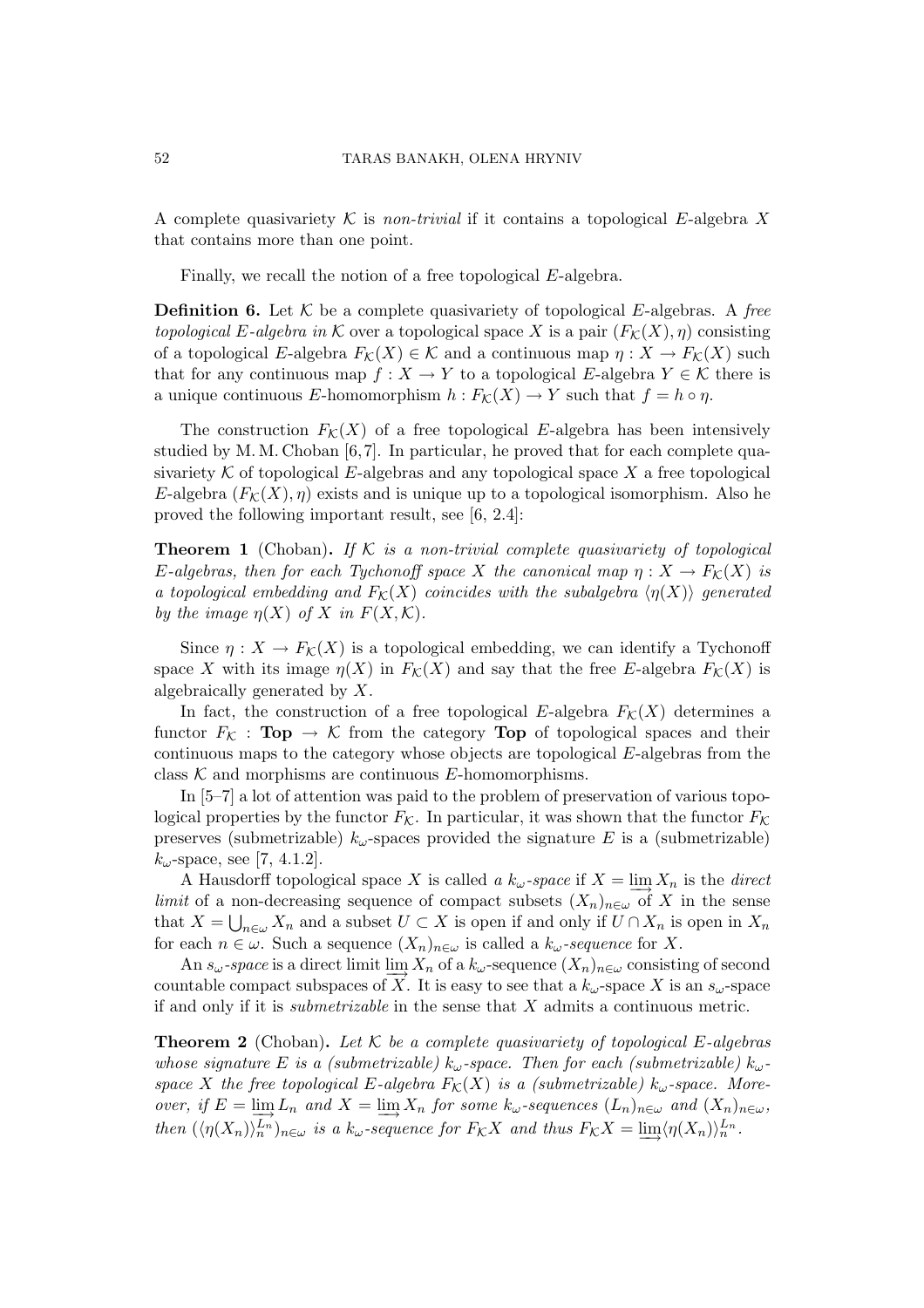The principal result of this paper asserts that the functor  $F_{\mathcal{K}}$  preserves  $\mathsf{ANR}(k_\omega)$ spaces.

**Definition 7.** A  $k_{\omega}$ -space X is called an absolute neighborhood retract in the class of  $k_{\omega}$ -spaces (briefly, an ANR( $k_{\omega}$ )) if X is a neighborhood retract in each  $k_{\omega}$ -space that contains  $X$  as a closed subspace.

In Theorem 10 we shall show that a submetrizable  $k_{\omega}$ -space X is an ANR( $k_{\omega}$ )space if and only if each map  $f : B \to X$  defined on a closed subspace of a (metrizable) compact space A extends to a continuous map  $\bar{f}: N(B) \to X$  defined on a neighborhood  $N(B)$  of B in A.

A topological space  $X$  is called *compactly finite-dimensional* if each compact subset of X is finite-dimensional.

The following theorem is the main result of this paper.

**Theorem 3.** If K is a complete quasivariety of topological E-algebras of countable discrete signature  $E$ , then for each submetrizable (compactly finite-dimensional) ANR( $k_{\omega}$ )-space X so is its free topological E-algebra  $F_{\mathcal{K}}X$  in the quasivariety K.

# 2 ANR $(k_{\omega})$ -spaces

In this section we collect some information about  $\mathsf{ANR}(k_\omega)$ -spaces. Such spaces are tightly connected with ANE-spaces.

Following  $[11]$  we define a topological space X to be an *absolute neighborhood* extensor for a class C of topological spaces (briefly, an  $\mathsf{ANE}(\mathbf{C})$ -space) if each map  $f : B \to X$  defined on a closed subspace B of a topological space  $C \in \mathbb{C}$  has a continuous extension  $\bar{f}: N(B) \to X$  defined on some neighborhood  $N(B)$  of B in C. If any such f can be extended to the whole space C, then X is called an *absolute* extensor for the class C.

By the Dugundji-Borsuk Theorem [8],[4] each convex subset of a locally convex linear topological space, is an absolute extensor for the class of metrizable spaces. This theorem was generalized by Borges [3] who proved that a convex subset of a locally convex space is an absolute extensor for the class of stratifiable spaces. This class contains all metrizable spaces and all submetrizable  $k_{\omega}$ -spaces, and is closed with respect to many countable topological operations, see [3], [10].

An important example of an  $\mathsf{ANR}(k_\omega)$ -space is the space

$$
Q^{\infty} = \{(x_i)_{i \in \omega} \in \mathbb{R}^{\infty} : \sup_{i \in \omega} |x_i| < \infty\}
$$

of bounded sequences, endowed with the direct limit topology  $\lim_{n \to \infty} [-n, n]^\omega$  generated by the  $k_{\omega}$ -sequence  $([-n,n]^{\omega})_{n\in\mathbb{N}}$  consisting of the Hilbert cubes. Being a locally convex linear topological space,  $Q^{\infty}$  is an absolute extensor for the class of stratifiable spaces.

A topological space X is called a  $Q^{\infty}$ -manifold if X is Lindelöf and each point  $x \in X$  has a neighborhood homeomorphic to an open subset of  $Q^{\infty}$ . The theory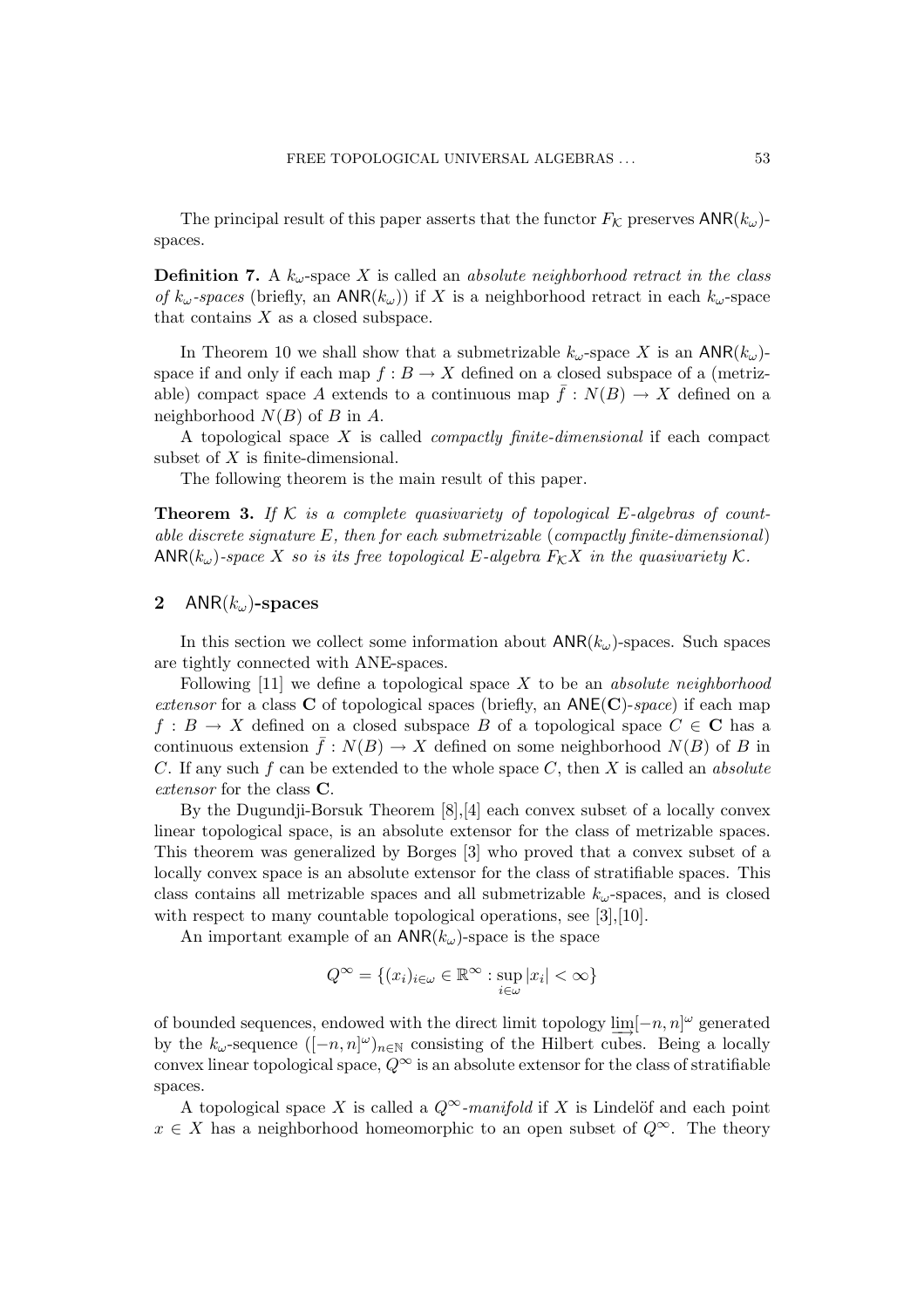of  $Q^{\infty}$ -manifolds was developed by K.Sakai [12],[13] who established the following fundamental results:

**Theorem 4** (Characterization). A topological space  $X$  is homeomorphic to (a manifold modeled on) the space  $Q^{\infty}$  if and only if X is a submetrizable  $k_{\omega}$ -space such that each embedding  $f : B \to X$  of a closed subset B of a compact metrizable space A can be extended to a topological embedding of (an open neighborhood of  $B$  in) the space A into X.

**Theorem 5** (Open Embedding). Each  $Q^{\infty}$ -manifold is homeomorphic to an open subset of  $Q^{\infty}$ .

**Theorem 6** (Closed Embedding). Each submetrizable  $k_{\omega}$ -space is homeomorphic to a closed subspace of  $Q^{\infty}$ .

**Theorem 7** (Classification). Two  $Q^{\infty}$ -manifolds are homeomorphic if and only if they are homotopically equivalent.

**Theorem 8** (Triangulation). Each  $Q^{\infty}$ -manifold X is homeomorphic to  $K \times Q^{\infty}$ for some countable locally finite simplicial complex K.

**Theorem 9** (ANR-Theorem). For each submetrizable  $\text{ANR}(k_{\omega})$ -space X the product  $X \times Q^{\infty}$  is a  $Q^{\infty}$ -manifold.

We shall use these theorems in the proof of the following (probably known as a folklore) characterization of submetrizable  $\mathsf{ANR}(k_{\omega})$ -spaces.

**Theorem 10.** For a submetrizable  $k_{\omega}$ -space X the following conditions are equivalent:

- 1) X is an  $\mathsf{ANR}(k_\omega)$ -space;
- 2) X is an ANE for the class of  $k_{\omega}$ -spaces;
- $3)$  X is an ANE for the class of compact metrizable spaces;
- $\overline{4}$ ) X is an ANE for the class of stratifiable spaces;
- 5) X is a retract of a  $Q^{\infty}$ -manifold.

The equivalent conditions (1)–(5) hold if  $X = \lim_{n \to \infty} X_n$  is the direct limit of a  $k_{\omega}$ sequence consisting of compact ANR's.

*Proof.* (1)  $\Rightarrow$  (5) Assume that X is an ANR( $k_{\omega}$ )-space. By the Closed Embedding Theorem 6, we can identify the submetrizable  $k_{\omega}$ -space X with a closed subspace of  $Q^{\infty}$ . Being an ANR( $k_{\omega}$ ), X is a retract of an open neighborhood  $N(X) \subset Q^{\infty}$ . Since  $N(X)$  is a  $Q^{\infty}$ -manifold, X is a retract of a  $Q^{\infty}$ -manifold.

 $(5) \Rightarrow (4)$  Assume that X is a retract of a  $Q^{\infty}$ -manifold M. By the Open Embedding Theorem 5, M can be identified with an open subspace of  $Q^{\infty}$ . By the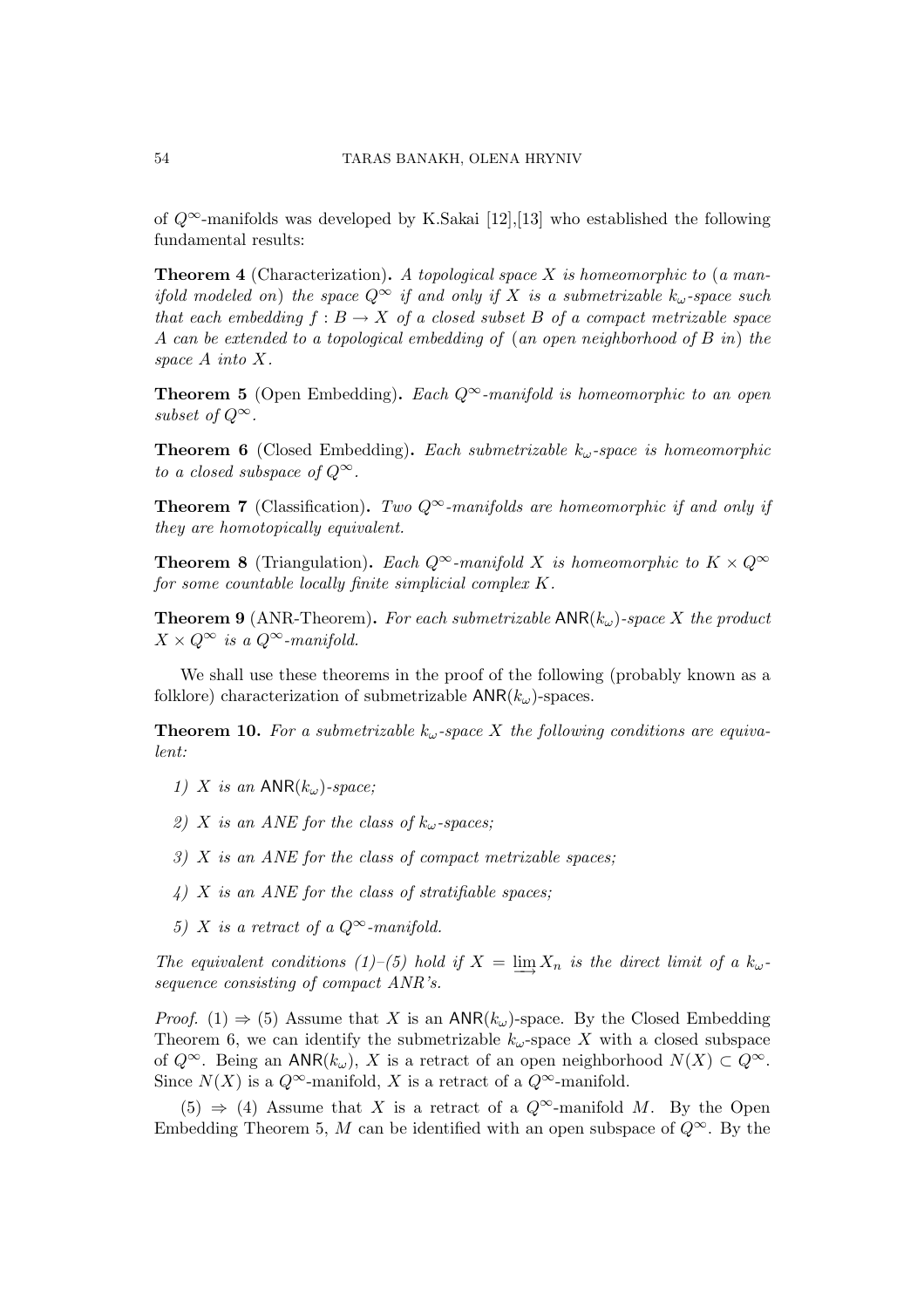Borges' Theorem [3], the locally convex space  $Q^{\infty}$  is an absolute extensor for the class of stratifiable spaces. Then the open subspace M of  $Q^{\infty}$  is an ANE for this class and so is its retract X.

The implication  $(4) \Rightarrow (3)$  is trivial since each metrizable space is stratifiable.

 $(3) \Rightarrow (2)$  Assume that X is an ANE for the class of compact metrizable spaces. First we prove that  $X$  is an ANE for the class of compact Hausdorff spaces. Let  $f : B \to X$  be a continuous map defined on a closed subspace B of a compact Hausdorff space A. Embed the compact space A into a Tychonoff cube  $I^{\kappa}$ . The image  $f(B)$ , being a compact subspace of the submetrizable space X, is metrizable. By  $[9, 2.7.12]$ , the function f depends on countably many coordinates, which means that there is a countable subset  $C \subset \kappa$  such that  $f = f_C \circ \text{pr}_C$  where  $\text{pr}_C : I^{\kappa} \to I^C$ is the projection onto the face  $I^C$  of the cube  $I^{\kappa}$  and  $f_C: pr_C(B) \to f(B) \subset X$  is a suitable continuous map. Since  $X$  is an ANE for compact metrizable spaces, the map  $f_C$  has a continuous extension  $\tilde{f}_C : U \to X$  defined on an open neighborhood U of  $pr_C(B)$  in the cube  $I^C$ . It follows that  $V = pr_C^{-1}(U) \cap A$  is an open neighborhood of B in A and  $\tilde{f} = \tilde{f}_C \circ \text{pr}_C | V : V \to X$  is a continuous extension of the map f, witnessing that  $X$  is an ANE for the class of compact Hausdorff spaces.

Next, we show that X is an ANE for the class of  $k_{\omega}$ -spaces. Let  $f : B \to X$  be a continuous map defined on a closed subset B of a  $k_{\omega}$ -space A. Then  $A = \lim_{n \to \infty} A_n$ for some  $k_{\omega}$ -sequence  $(A_n)_{n\in\omega}$  of compact subsets of A. Let  $A_{-1} = \emptyset$ . By induction, for each  $n \in \omega$  we can construct a continuous map  $f_n: N_n(A_n \cap B) \to X$  defined on a closed neighborhood  $N(B \cap A_n)$  of  $B \cap A_n$  in  $A_n$  and such that

- $N_n(B \cap A_n) \supset N_{n-1}(B \cap A_{n-1}),$
- $f_n|B \cap A_n = f|B \cap A_n$  and
- $f_n|N_{n-1}(B \cap A_n) = f_{n-1}$ .

The inductive step can be done because  $X$  is an ANE for the class of compact Hausdorff spaces. After completing the inductive construction, consider the set mausuoni spaces. After completing the inductive construction, consider the set  $N(B) = \bigcup_{n \in \omega} N_n(B \cap A_n)$  and the map  $\tilde{f} = \bigcup_{n \in \omega} f_n : N(B) \to X$ , which is a desired continuous extension of f onto the open neighborhood  $N(B)$  of B in A.

The implication (2)  $\Rightarrow$  (1) trivially follows from the definitions of ANR( $k_{\omega}$ ) and  $\mathsf{ANE}(k_\omega)$ -spaces.

Now assume that  $X = \lim_{n \to \infty} X_n$  is the direct limit of a  $k_{\omega}$ -sequence  $(X_n)_{n \in \omega}$ consisting of compact ANR's. We claim that  $X$  is an ANE for the class of compact metrizable spaces. Let  $f : B \to X$  be a continuous map defined on a closed subspace B of a compact metrizable space A. Since X carries the direct limit topology  $\lim_{n \to \infty} X_n$ , the compact subset  $f(B)$  lies in some set  $X_n$ ,  $n \in \omega$ . Since  $X_n$  is an ANR, the map  $f : B \to X_n$  has a continuous extension  $f : N(B) \to X_n \subset X$  defined on a neighborhood  $N(B)$  of B in A.  $\Box$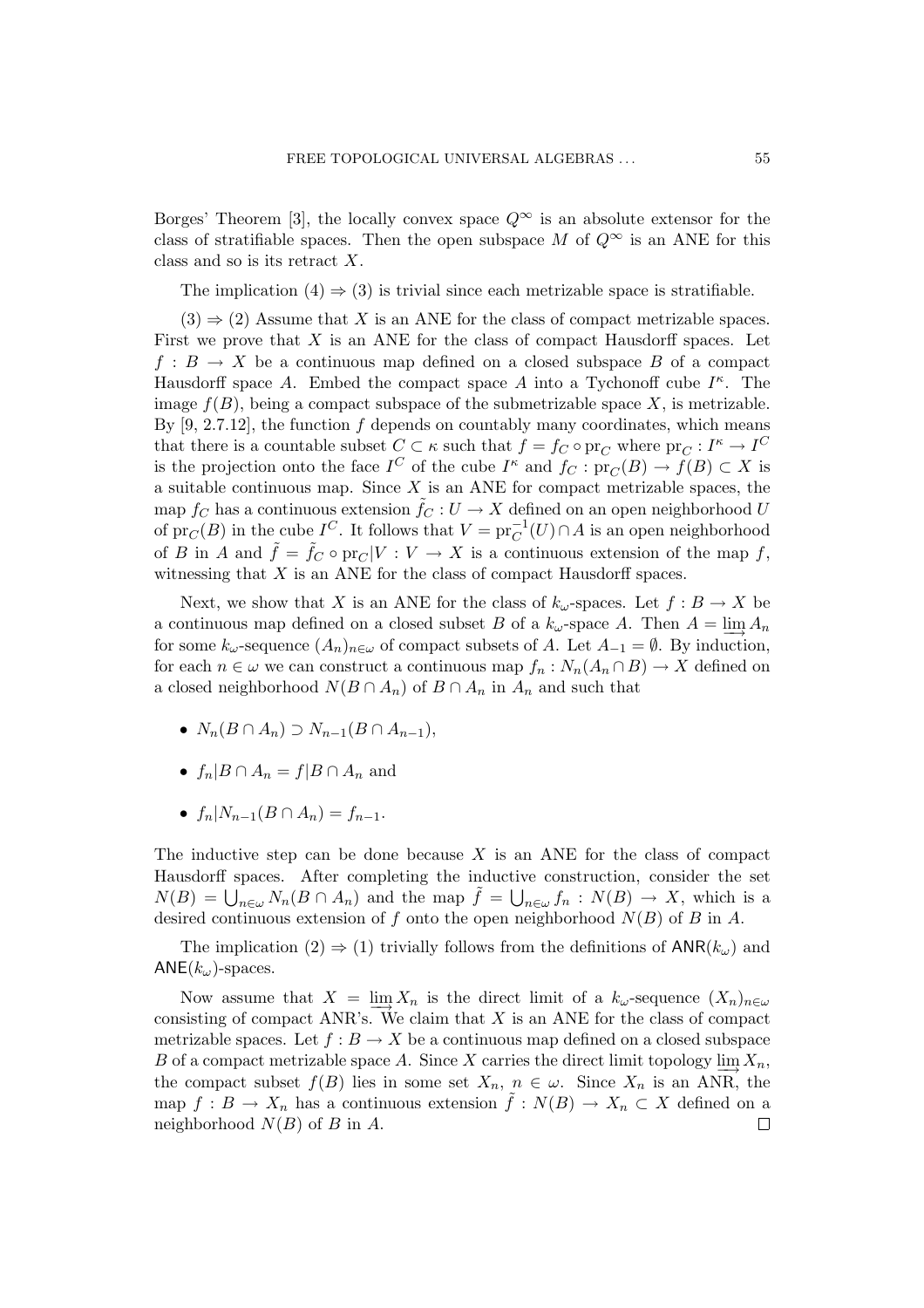#### 3 Some subfunctors of the functor  $F_{\mathcal{K}}$

In the proof of Theorem 3 we shall apply a deep Basmanov's result on the preservation of compact ANR's by monomorphic functors of finite degree in the category Comp of compact Hausdorff spaces and their continuous maps. Let C be a full subcategory of the category Top, containing all finite discrete spaces.

We say that a functor  $F: \mathbf{C} \to \mathbf{Top}$ 

- $\bullet$  is monomorphic if F preserves monomorphisms (which coincide with injective continuous maps in the category **Top** and its full subcategory  $\mathbf{C}$ );
- has *finite supports* (*degree* deg  $F \leq n$ ) if for each object X of the category C and each element  $a \in FX$  there is a map  $f : A \to X$  of a finite discrete space A (of cardinality  $|A| \leq n$ ) such that  $a \in Ff(FA)$ ;

The smallest number  $n \in \omega$  such that deg  $F \leq n$  is called the *degree* of F and is denoted by deg F. If no such number  $n \in \omega$  exists, then we put deg  $F = \infty$ .

The following improvement of the classical Basmanov's theorem [2] was recently proved in [1].

**Theorem 11.** Let  $F : Comp \rightarrow Comp$  be a monomorphic functor of finite degree  $n = \deg F$  such that the space  $Fn$  is finite. Then the functor F preserves the class of compact finite-dimensional ANR-spaces.

We shall apply this theorem to the subfunctors  $\langle \cdot \rangle_n^L$  of the functor  $F_{\mathcal{K}}$ . We recall that  $K$  is a non-trivial complete quasivariety of topological  $E$ -algebras of countable discrete signature E. By Theorem 2,  $F_K$  can be thought as a functor  $F_K : \mathbf{K}_{\omega} \to \mathbf{K}_{\omega}$ in the category  $\mathbf{K}_{\omega}$  of  $k_{\omega}$ -spaces and their continuous maps. By Theorem 2.4 of [6], for each Tychonoff space X the free topological E-algebra  $F_{\mathcal{K}}(X)$  is algebraically free in the sense that any bijective map  $i: X_d \to X$  from a discrete topological space  $X_d$  induces an algebraic isomorphism  $F_{\mathcal{K}}i : F_{\mathcal{K}}X_d \to F_{\mathcal{K}}X$ . This fact implies:

**Lemma 1.** The functor  $F_K : \mathbf{Tych} \to \mathbf{Top}$  is monomorphic.

*Proof.* Let  $f: X \to Y$  be an injective continuous map between Tychonoff spaces and  $f_d: X_d \to Y_d$  be the same map between these spaces endowed with the discrete topologies. Let  $i_X : X_d \to X$  and  $i_Y : Y_d \to Y$  be the identity maps. Let  $r : Y_d \to X_d$ be any (automatically continuous) map such that  $r \circ f_d = id_{X_d}$ . Thus we obtain the commutative diagram:

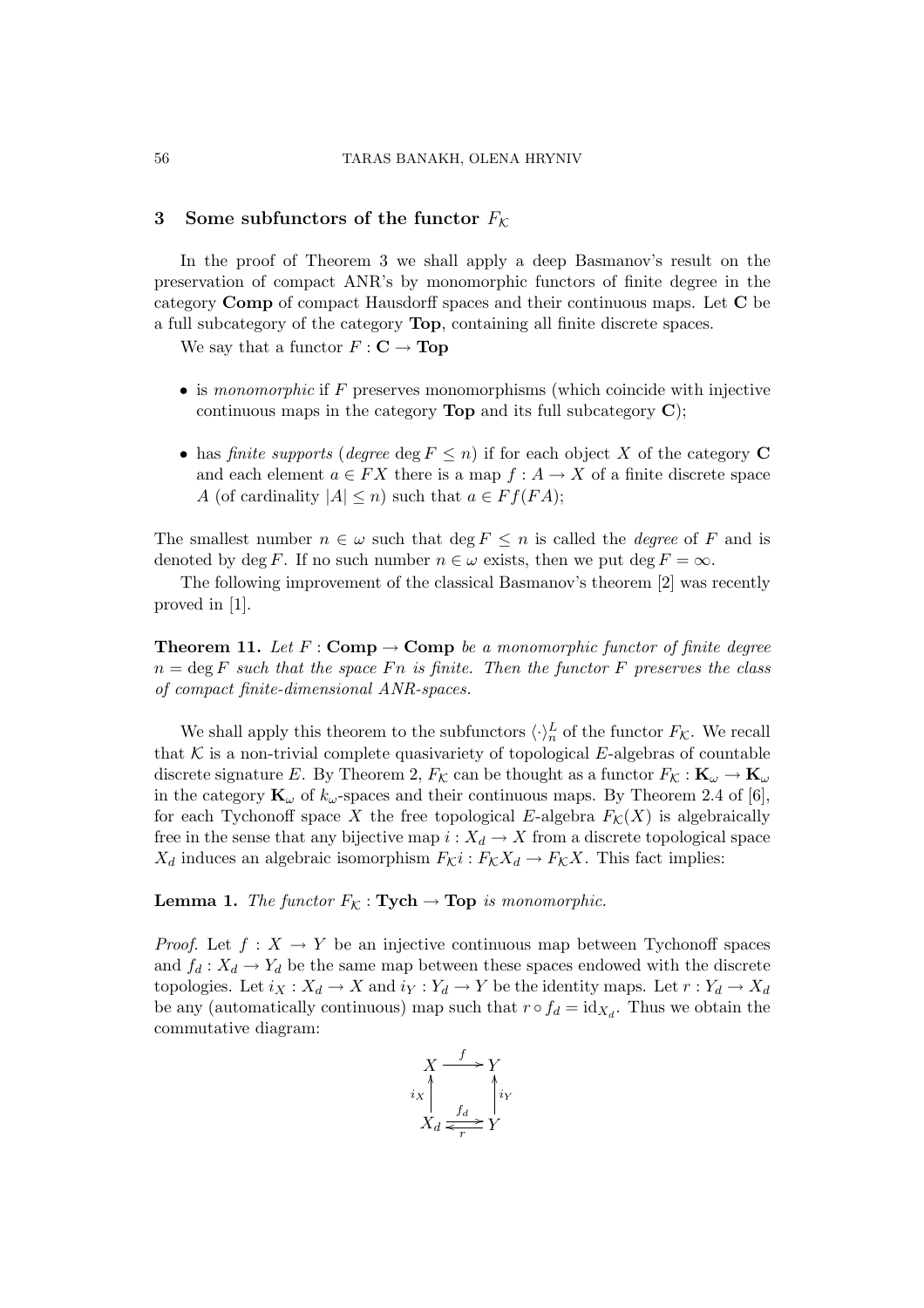Applying the functor  $F_{\mathcal{K}}$  to this diagram we get the diagram

$$
F_{\mathcal{K}}X \xrightarrow{F_{\mathcal{K}}f} F_{\mathcal{K}}Y
$$
  

$$
F_{\mathcal{K}}i_X \uparrow \qquad \qquad \uparrow F_{\mathcal{K}}i_Y
$$
  

$$
F_{\mathcal{K}}X_d \xleftarrow{F_{\mathcal{K}}f_d} F_{\mathcal{K}}Y
$$

The "vertical" maps  $F_K i_X : F_K X_d \to F_K X$  and  $F_K i_Y : F_K Y_d \to F_K Y$  in this diagram are bijective because the algebras  $F_K X$  and  $F_K Y$  are algebraically free. Taking into account that  $F_{\mathcal{K}} r \circ F_{\mathcal{K}} f_d = F_{\mathcal{K}} (r \circ f_d) = F_{\mathcal{K}} id_{X_d} = id_{F_{\mathcal{K}} X_d}$ , we conclude that the map  $F_{\mathcal{K}}f_d$  is injective and so is the map  $F_{\mathcal{K}}f : F_{\mathcal{K}}X \to F_{\mathcal{K}}Y$  because of the bijectivity of the maps  $F_K i_X$  and  $F_K i_Y$ .  $\Box$ 

Now for every compact subset  $L \subset E$  and every  $n \in \omega$  consider the functor  $\langle \cdot \rangle_n^L$ : **Comp**  $\rightarrow$  **Comp** which assigns to each compact Hausdorff space X the subspace  $\langle X \rangle_n^L$  of  $F_K X$ . The functor  $\langle \cdot \rangle_n^L$  assigns to each continuous map  $f : X \to Y$  between compact Hausdorff spaces the restriction  $\langle f \rangle_n^L = F_{\mathcal{K}} f | \langle X \rangle_n^L$  of the homomorphism  $F_{\mathcal{K}}f : F_{\mathcal{K}}X \to F_{\mathcal{K}}Y.$ 

**Lemma 2.** For every  $n \in \mathbb{N}$ ,  $\langle \cdot \rangle_n^L$ : **Comp**  $\rightarrow$  **Comp** is a well-defined monomorphic functor of finite degree in the category Comp.

*Proof.* First we check that for each continuous map  $f : X \to Y$  between compact Hausdorff spaces, the morphism  $\langle f \rangle_n^L = F_{\mathcal{K}} f | \langle X \rangle_n^L$  is well-defined, which means that  $F_{\mathcal{K}}f(\langle X \rangle_n^L) \subset \langle Y \rangle_n^L$ . This will be done by induction on  $n \in \omega$ .

For  $n = 0$  the inclusion  $F_{\mathcal{K}}(\langle X \rangle_0^L) = F_{\mathcal{K}}(X) = f(X) \subset Y = \langle Y \rangle_0^L$  follows from the fact that the homomorphism  $F_K$  extends the map f (here we identify X and Y with the subspaces  $\eta(X)$  and  $\eta(Y)$  in  $F_{\mathcal{K}}(X)$  and  $F_{\mathcal{K}}(Y)$ , respectively).

Assume that the inclusion  $F_{\mathcal{K}}f(\langle X \rangle_n^L) \subset \langle Y \rangle_n^L$  has been proved for some  $n \in \omega$ . By definition,

$$
\langle X \rangle_{n+1}^L = \langle X \rangle_n^L \cup \bigcup_{k \in \omega} e_{k,X}((E_k \cap L) \times (\langle X \rangle_n^L)^k).
$$

Fix any element  $x \in \langle X \rangle_{n+1}^L$ . If  $x \in \langle X \rangle_n^L$ , then

$$
F_{\mathcal{K}}(x) \in F_{\mathcal{K}}(\langle X \rangle_n^L) \subset \langle Y \rangle_n^L \subset \langle Y \rangle_{n+1}^L
$$

by the inductive assumption.

If  $x \in \langle X \rangle_{n+1}^L \setminus \langle X \rangle_n^L$ , then  $x = e_{k,X}(z, x_1, \ldots, x_k)$  for some  $k \in \omega, z \in E_k \cap L$ , and points  $x_1, \ldots, x_k \in \langle X \rangle_n^L$ . Since  $F_{\mathcal{K}} f$  is an E-homomorphism, we get

$$
F_{\mathcal{K}}f(x) = F_{\mathcal{K}}f(e_{k,X}(z, x_1, \dots, x_k)) = e_{k,Y}(z, F_{\mathcal{K}}f(x_1), \dots, F_{\mathcal{K}}f(x_k)) \in
$$
  

$$
\in e_{k,Y}((E_k \cap L) \times (\langle Y \rangle_n^L)^k) \subset \langle Y \rangle_{n+1}^L.
$$

Thus for every  $n \in \omega$  the functor  $\langle \cdot \rangle_n^L$  is well-defined. It is monomorphic as a subfunctor of the monomorphic functor  $F_{\mathcal{K}}$ .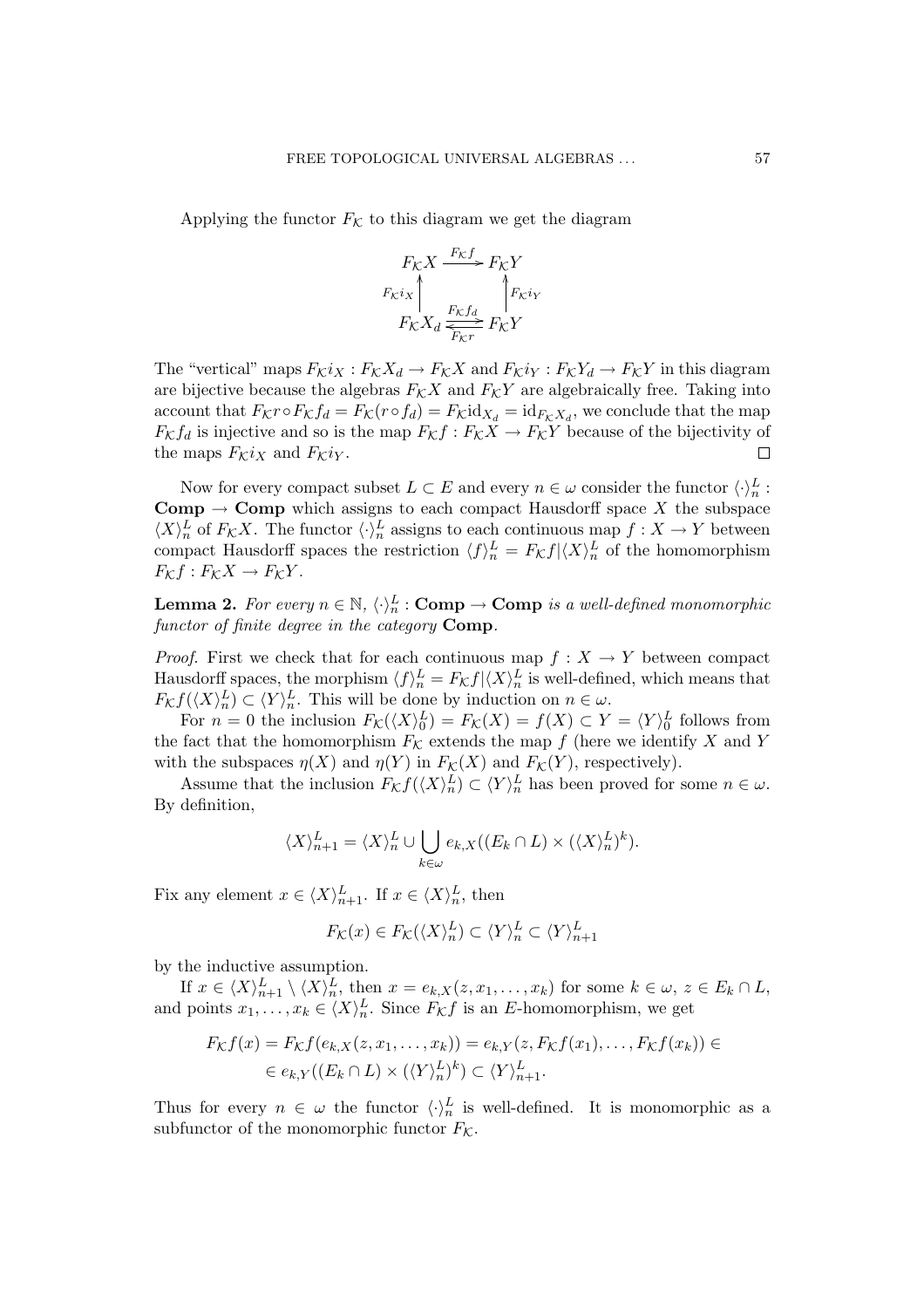Next, we show that the functor  $\langle \cdot \rangle$  has finite degree. This will be done by induction on  $n \in \omega$ . Since  $\langle X \rangle_0^L = X$ , deg $\langle \cdot \rangle_0^L = 1$ .

Assume that for some  $n \in \omega$  the functor  $\langle \cdot \rangle_n^L$  has finite degree d. Since L is a compact subset of E, there is  $m \in \omega$  such that  $L \cap E_k = \emptyset$  for all  $k \geq m$ . We claim that  $\deg \langle \cdot \rangle_{n+1}^L \leq m \cdot d$ . Take any element  $x \in \langle X \rangle_{n+1}^L$ . If  $x \in \langle X \rangle_n^L$ , then by the inductive assumption there is a subset  $A \subset X$  of cardinality  $|A| \le d$  such that  $x \in \langle A \rangle_n^L$  and we are done. If  $x \in \langle X \rangle_{n+1}^L \setminus \langle X \rangle_n^L$ , then  $x = e_{k,X}(z, x_1, \ldots, x_k)$  for some  $k \in \omega$ ,  $z \in E_k \cap L$ , and points  $x_1, \ldots, x_k \in \langle X \rangle_n^L$ . Since  $L \cap E_k \ni z$  is not empty,  $k \leq m$ . By the inductive assumption, for every  $i \leq k$  there is a finite subset empty,  $\kappa \leq m$ . By the moductive assumption, for every  $i \leq \kappa$  there is a finite stead.<br>  $A_i \subset X$  of cardinality  $|A_i| \leq d$  such that  $x_i \in \langle A_i \rangle_n^L$ . Then the union  $A = \bigcup_{i=1}^k A_i$ .  $_{i=1}^{\kappa}$   $A_i$ has cardinality  $|A| \leq k \cdot d \leq m \cdot d$  and

$$
x = e_{k,X}(z, x_1, \dots, x_k) \in e_{k,X}((L \cap E_k) \times (\langle A \rangle_n^L)^k) \subset \langle A \rangle_{n+1}^L
$$

witnessing that the functor  $\langle \cdot \rangle_{n+1}^L$  has finite degree  $\deg \langle \cdot \rangle_{n+1}^L \leq m \cdot d$ .

 $\Box$ 

 $\Box$ 

**Lemma 3.** If  $L \subset E$  is finite, then for each  $n \in \omega$  the functor  $\langle \cdot \rangle_n^L$  preserves finite spaces.

*Proof.* Let X be a finite space. By induction on  $n \in \omega$  we shall show that the space  $\langle X \rangle_n^L$  is finite. This is clear for  $n = 0$ . Assume that for some  $n \in \omega$  the space  $\langle X \rangle_n^L$ is finite. Since  $L \subset E$  is finite there is  $m \in \omega$  such that  $L \cap E_n = \emptyset$  for all  $k > m$ . Then  $\mathbf{r}$ 

$$
\langle X \rangle_{n+1}^L = \langle X \rangle_n^L \cup \bigcup_{k \le m} e_{k,X}((E_k \cap L) \times (\langle X \rangle_n^L)^k)
$$

is finite as the finite union of finite sets.

Combining Lemmas 2, 3 with Theorem 11, we get

**Corollary 1.** For any finite subset  $L \subset E$  and every  $n \in \omega$  the functor  $\langle \cdot \rangle_n^L$  preserves (finite-dimensional) compact ANR's.

## 4 Proof of Theorem 3

Without loss of generality, the quasivariety K is non-trivial (otherwise,  $F_K(X)$ ) is a singleton and hence is an  $\mathsf{ANR}(k_\omega)$ -space for each non-empty space X).

Let X be a submetrizable  $\mathsf{ANR}(k_\omega)$ -space. By the ANR-Theorem 9, the product  $X \times Q^{\infty}$  is a  $Q^{\infty}$ -manifold. By the Triangulation Theorem 8,  $X \times Q^{\infty}$  is homeomorphic to  $T \times Q^{\infty}$  for a countable locally finite simplicial complex T. This implies that  $X \times Q^{\infty}$  can be written as the direct limit  $X \times Q^{\infty} = \varinjlim X_n$  of a  $k_{\omega}$ -sequence  $(X_n)_{n\in\omega}$  of compact ANR's.

Write the countable discrete space E as the direct limit  $E = \lim_{n \to \infty} L_n$  of a  $k_{\omega}$ sequence  $(L_n)_{n\in\omega}$  of finite subsets of E. By Choban's Theorem 2, the space  $F_{\mathcal{K}}(X\times$  $Q^{\infty}$ ) is the direct limit  $\underline{\lim} \langle X_n \rangle_n^{L_n}$  of the  $k_{\omega}$ -sequence  $\langle X_n \rangle_n^{L_n}$ . By Corollary 1, each space  $\langle X_n \rangle_n^{L_n}$ ,  $n \in \omega$ , is a compact metrizable ANR. Consequently,  $F_{\mathcal{K}}(X \times Q^{\infty}) =$